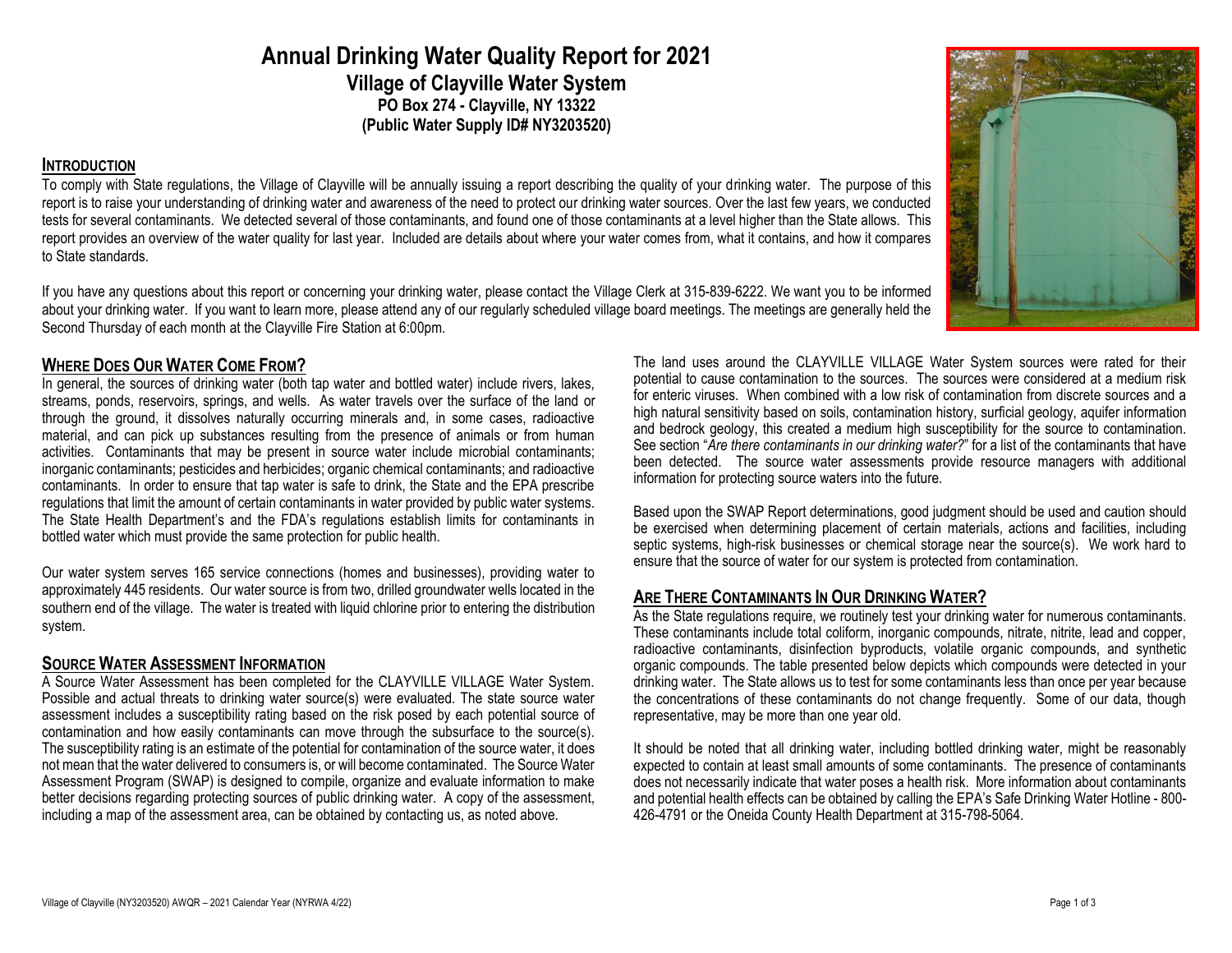| <b>Table of Detected Contaminants</b>                                                                         |                            |                   |                                                        |                                   |                       |                                               |                                                                                                                                                                |  |
|---------------------------------------------------------------------------------------------------------------|----------------------------|-------------------|--------------------------------------------------------|-----------------------------------|-----------------------|-----------------------------------------------|----------------------------------------------------------------------------------------------------------------------------------------------------------------|--|
| Contaminant                                                                                                   | Is System in<br>Violation? | Date of<br>Sample | <b>Level Detected</b><br>Average or Maximum<br>(Range) | <b>Unit</b><br><b>Measurement</b> | MCLG/<br><b>MRDLG</b> | <b>Regulatory Limit</b><br>(MCL, MRDL, or AL) | <b>Likely Source of Contamination</b>                                                                                                                          |  |
| <b>Inorganic Contaminants</b>                                                                                 |                            |                   |                                                        |                                   |                       |                                               |                                                                                                                                                                |  |
| Arsenic                                                                                                       | No <sup>2</sup>            | Quarterly         | 8.45 (average).<br>5 - 13.8 (range)                    | ug/l                              | N/A                   | $MCL = 102$                                   | Erosion of natural deposits.                                                                                                                                   |  |
| Barium                                                                                                        | <b>No</b>                  | 9/19              | 0.073                                                  | mg/l                              | $\overline{2}$        | $MCL = 2$                                     | Erosion of natural deposits.                                                                                                                                   |  |
| Copper                                                                                                        | <b>No</b>                  | 8/21              | 0.11(3)<br>$(range = 0.0537 - 0.1188)$                 | mg/l                              | 1.3                   | $AL = 1.3$                                    | Corrosion of household plumbing systems; Erosion of<br>natural deposits.                                                                                       |  |
| Lead                                                                                                          | No                         | 8/21              | 4(4)<br>$(range = ND - 6)$                             | ug/l                              | 0                     | $AL = 15$                                     | Corrosion of household plumbing systems; Erosion of<br>natural deposits.                                                                                       |  |
| Nitrate                                                                                                       | No                         | 8/21              | 0.21                                                   | mg/l                              | 10                    | $MCL = 10$                                    | Erosion of natural deposits.                                                                                                                                   |  |
| <b>Disinfectants</b>                                                                                          |                            |                   |                                                        |                                   |                       |                                               |                                                                                                                                                                |  |
| <b>Chlorine Residual</b>                                                                                      | <b>No</b>                  | Daily/<br>Monthly | 1.06(5)<br>$(range = 0.7 - 1.5)$                       | mg/l                              | N/A                   | $MRDL = 4(5)$                                 | Water additive used to control microbes.                                                                                                                       |  |
| <b>Disinfection Byproducts</b>                                                                                |                            |                   |                                                        |                                   |                       |                                               |                                                                                                                                                                |  |
| Total Trihalomethanes (TTHMs -<br>chloroform, bromodichloromethane,<br>dibromochloromethane and<br>bromoform) | No                         | 8/19              | 0.56                                                   | ug/l                              | N/A                   | $MCI = 80$                                    | By-product of drinking water chlorination needed to kill<br>harmful organisms. TTHMs are formed when source water<br>contains large amounts of organic matter. |  |
| <b>Total Haloacetic Acids</b>                                                                                 | No                         | 9/19              | <b>ND</b>                                              | ug/l                              | N/A                   | $MCL = 60$                                    | By-product of drinking water chlorination                                                                                                                      |  |
| <b>Radiological Contaminants</b>                                                                              |                            |                   |                                                        |                                   |                       |                                               |                                                                                                                                                                |  |
| Gross Alpha                                                                                                   | No                         | 8/17              | 0.454                                                  | pCi/l                             | 0                     | $MCL = 15$                                    | <b>Erosion of Natural Products</b>                                                                                                                             |  |
| Radium 226                                                                                                    | <b>No</b>                  | 8/17              | 0.579                                                  | pCi/l                             | 0                     | $MCL = 5$                                     | <b>Erosion of Natural Products</b>                                                                                                                             |  |
| Radium 228                                                                                                    | No                         | 8/17              | 0.841                                                  | pCi/l                             | 0                     | $MCL = 5$                                     | <b>Erosion of Natural Products</b>                                                                                                                             |  |

### Notes:

1 - The levels presented represent the sample results for water from both wells combined.

2 - An MCL is exceeded for a system collecting calendar quarter samples, once the running annual average of samples collected exceeds the 10 ug/l limit. Some people who drink water containing arsenic in excess of the MCL over many years could experience skin damage or problems with their circulatory system, and may have an increased risk of getting cancer.

3 - The level presented represents the 90<sup>th</sup> percentile of the five (5) sites tested. A percentile is a value on a scale of 100 that indicates the percent of a distribution that is equal to or below it. The 90<sup>th</sup> percent greater than 90% of the copper values detected at your water system. In this case, five (5) samples were collected at your water system and the 90<sup>th</sup> percentile value was the average of the two highest values. The action level for copper was not exceeded at any of the sites tested.

4 - The level presented represents the 90<sup>th</sup> percentile of the five (5) samples collected. The action level for lead was not exceeded at any of the sites tested.

5 - The values presented represent the average and range of the levels reported on the microbiological sampling reports.

6 – Value presented represents the Maximum Residual Disinfectant Level (MRDL) which is a level of disinfectant added for water treatment that may not be exceeded at the consumer's tap without an unacceptable possibility of of adverse health effects. MRDLs are currently not regulated but in the future they will be enforceable in the same manner as MCLs.